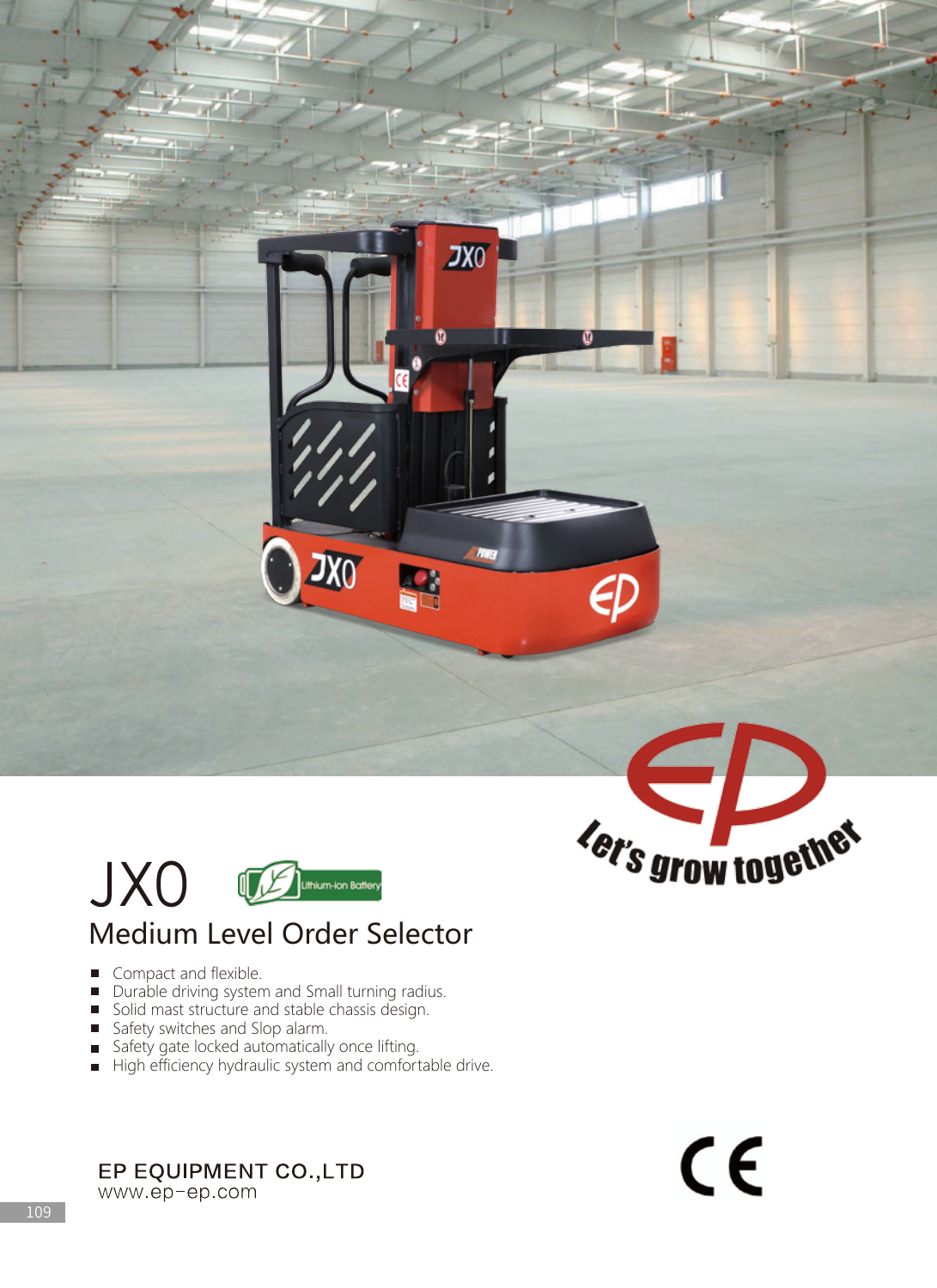# **N**FEATURE

### Lithium Battery Features:

- Low selfweight;
- **Maintenance free;**
- Completely sealed, no air pollution when charging;
- **Faster charging;**
- opportunity charge.

#### BMS Features:

- over charge protection;
- over discharge protect;
- over current protect;
- over temperature protect.

#### Safe:

**Lithium-ion battery has passed rigorous** tests, including collision, extrusion, needling, burning, high and low temperature to ensure the safety.

#### Charger Features:

Fast, compact, smart.









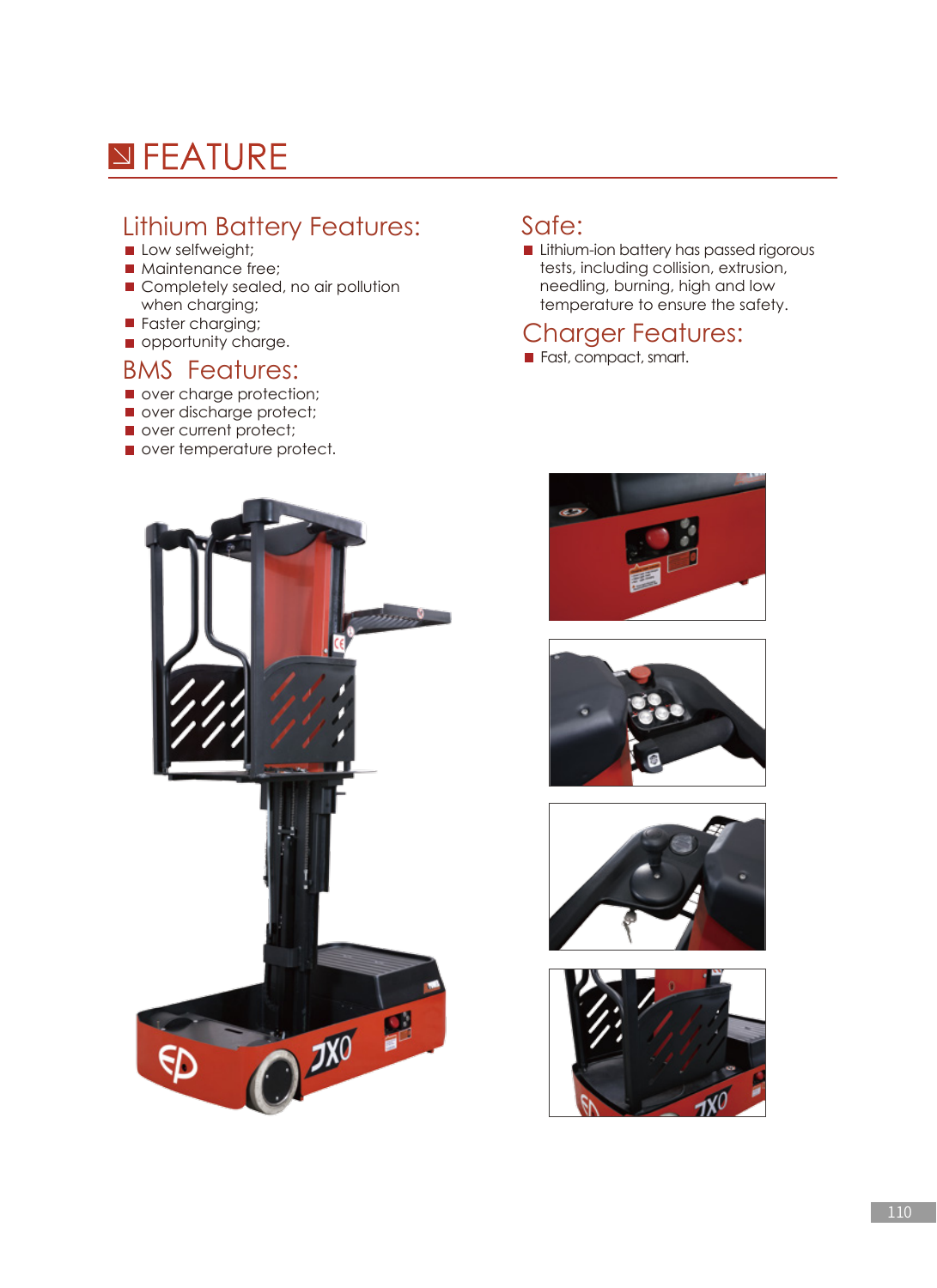## Medium Level Order Selector JX0

|                      | Distinguishing mark                                     |                |                                                                                                                                                                                                                     |                          |  |
|----------------------|---------------------------------------------------------|----------------|---------------------------------------------------------------------------------------------------------------------------------------------------------------------------------------------------------------------|--------------------------|--|
| 1.1                  | Manufacturer                                            |                |                                                                                                                                                                                                                     | EP                       |  |
| 1.2                  | Model designation                                       |                |                                                                                                                                                                                                                     | JX0                      |  |
| 1.3                  | Drive unit                                              |                |                                                                                                                                                                                                                     | Electric                 |  |
| 1.4                  | Operator type                                           |                |                                                                                                                                                                                                                     | Standing before the type |  |
|                      | rated capacity on front platform                        | $Q_1$          | kg<br>kg<br>kg<br>mm<br>kg<br>kg<br>kg<br>mm<br>mm<br>mm<br>mm<br>mm<br>mm<br>mm<br>mm<br>mm<br>mm<br>mm<br>mm<br>mm<br>mm<br>mm<br>mm<br>mm<br>mm<br>km/h<br>m/s<br>m/s<br>m/s<br>m/s<br>$\%$<br>kW<br>kW<br>dB(A) | 90                       |  |
| 1.5                  | rated capacity on behind platform                       | Q <sub>2</sub> |                                                                                                                                                                                                                     | 110                      |  |
|                      | rated capacity on standing platform                     | $Q_3$          |                                                                                                                                                                                                                     | 136                      |  |
| 1.9                  | Wheelbase                                               | y              |                                                                                                                                                                                                                     | 1095                     |  |
| Weight               |                                                         |                |                                                                                                                                                                                                                     |                          |  |
| 2.1                  | Service weight (include battery)                        |                |                                                                                                                                                                                                                     | 800                      |  |
| 2.2                  | Axle loading, laden driving side/loading side           |                |                                                                                                                                                                                                                     |                          |  |
| 2.3                  | Axle loading, unladen driving side/loading side         |                |                                                                                                                                                                                                                     | 370/430                  |  |
| Types, Chassis       |                                                         |                |                                                                                                                                                                                                                     |                          |  |
| 3.1                  | Tyre type Driving wheels/Loading wheels                 |                |                                                                                                                                                                                                                     | polyurethane /rubber     |  |
| 3.2                  | Tyre size, driving wheels (diameter x width)            |                |                                                                                                                                                                                                                     | Φ210×70                  |  |
| 3.3                  | Tyre size, loading wheels (diameter vwidth)             |                |                                                                                                                                                                                                                     | $\Phi$ 250×100           |  |
| 3.5                  | Wheels, number driving, caster/loading (x=drive wheels) |                |                                                                                                                                                                                                                     | $1x + 2$                 |  |
| 3.6                  | Track width, front, driving side                        | $b_{10}$       |                                                                                                                                                                                                                     | 545                      |  |
| 3.7                  | Track width, rear, loading side                         | $b_{11}$       |                                                                                                                                                                                                                     | 640                      |  |
|                      | <b>Dimensions</b>                                       |                |                                                                                                                                                                                                                     |                          |  |
| 4.2                  | Height, mast lowered                                    | h <sub>1</sub> |                                                                                                                                                                                                                     | 1365                     |  |
| 4.8                  | Seat height/standing height                             | h <sub>7</sub> |                                                                                                                                                                                                                     | 275                      |  |
| 4.14                 | Stand height, elevated                                  | $h_{12}$       |                                                                                                                                                                                                                     | 3060                     |  |
|                      | Lift height                                             | $h_{32}$       |                                                                                                                                                                                                                     | 500                      |  |
| 4.19                 | Overall length                                          | $L_1$          |                                                                                                                                                                                                                     | 1440                     |  |
| 4.21                 | Overall width                                           | b <sub>2</sub> |                                                                                                                                                                                                                     | 750                      |  |
| 4.32                 | Ground clearance, center of wheelbase                   | m <sub>2</sub> |                                                                                                                                                                                                                     | 35                       |  |
| 4.33                 | Fork dimensions                                         | L2             |                                                                                                                                                                                                                     | 540x740                  |  |
| 4.34                 | initial height of front cargo platform                  |                |                                                                                                                                                                                                                     | 870                      |  |
| 4.35                 | Control handle height                                   | h <sub>5</sub> |                                                                                                                                                                                                                     | 1040                     |  |
| 4.36                 | Fork dimensions                                         | L4             |                                                                                                                                                                                                                     | 490×630                  |  |
| 4.38                 | The channel width                                       | Ast            |                                                                                                                                                                                                                     | 1850                     |  |
| 4.39                 | Turning radius                                          | Wa             |                                                                                                                                                                                                                     | 1260                     |  |
|                      | Performance data                                        |                |                                                                                                                                                                                                                     |                          |  |
| 5.1                  | Travel speed, laden/ unladen                            |                |                                                                                                                                                                                                                     | 6/6.5                    |  |
|                      | Lifting speed, laden/ unladen                           |                |                                                                                                                                                                                                                     | 0.213/0.225              |  |
| 5.2                  | Lifting speed, laden/ unladen                           |                |                                                                                                                                                                                                                     | 0.023/0.028              |  |
|                      | Lowering speed, laden/ unladen                          |                |                                                                                                                                                                                                                     | 0.230/0.233              |  |
| 5.3                  | Lowering speed, laden/ unladen                          |                | h <sub>2</sub>                                                                                                                                                                                                      | 0.30/0.29                |  |
| 5.8                  | Max. gradeability, laden/unladen                        |                |                                                                                                                                                                                                                     | 5/8                      |  |
| 5.10                 | Service brake type                                      |                |                                                                                                                                                                                                                     | Electromagnetic          |  |
| Electric-engine      |                                                         |                |                                                                                                                                                                                                                     |                          |  |
| 6.1                  | Drive motor rating S2 60 min                            |                |                                                                                                                                                                                                                     | 0.65                     |  |
| 6.2                  | Lift motor rating at S3 15%                             |                |                                                                                                                                                                                                                     | 2.2                      |  |
| <b>Addition data</b> |                                                         |                |                                                                                                                                                                                                                     |                          |  |
| 8.1                  | Type of drive unit                                      |                |                                                                                                                                                                                                                     | DC                       |  |
| 10.5                 | Steering type                                           |                |                                                                                                                                                                                                                     | Electronic               |  |
| 10.7                 | Sound pressure level at the driver's ear                |                |                                                                                                                                                                                                                     | 74                       |  |
|                      |                                                         |                |                                                                                                                                                                                                                     |                          |  |

1. The parameters in the table are of the standard model. For more information, please contact us.<br>2. The parameters are subject to change without notice.